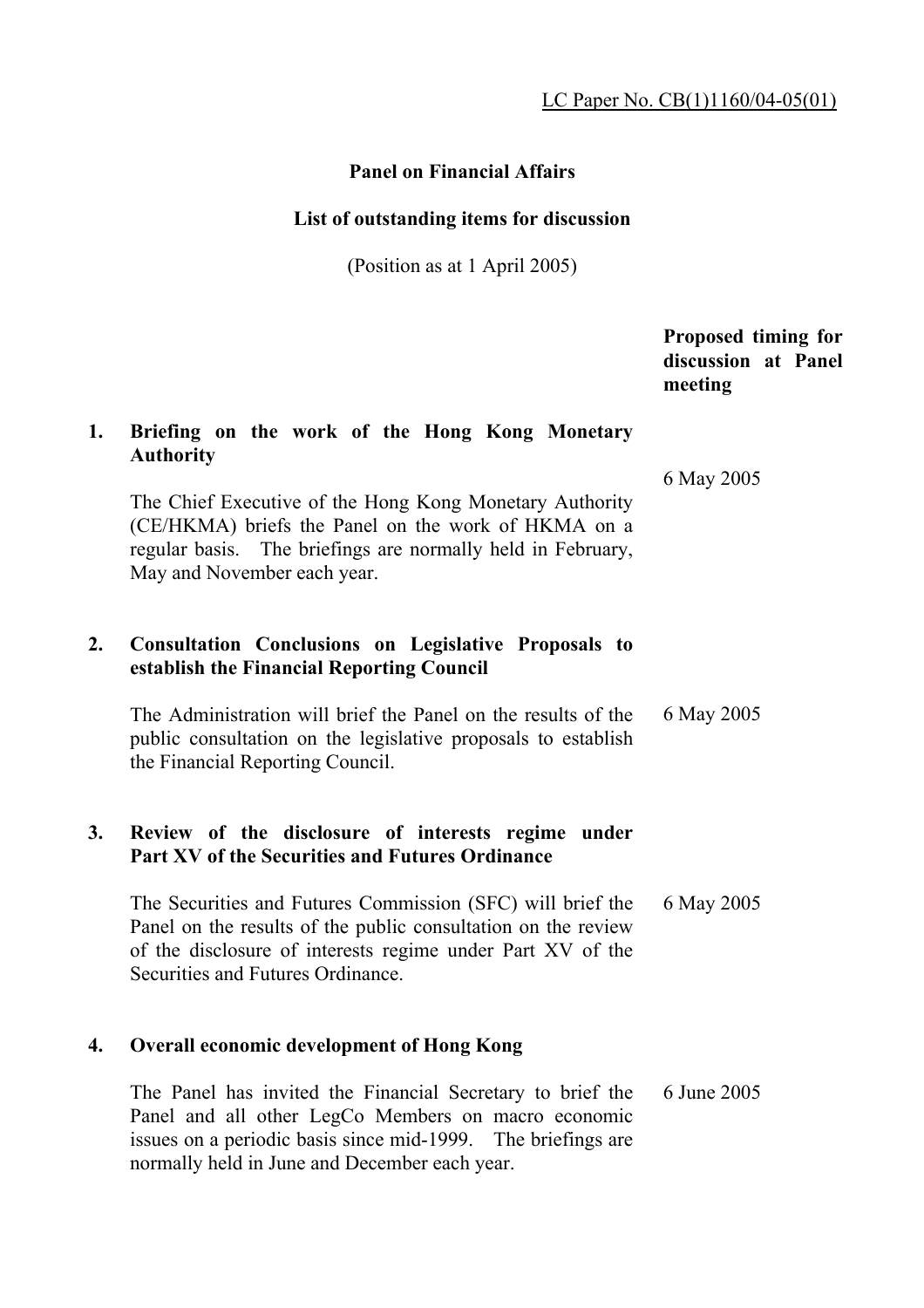|    |                                                                                                                                                                                                                                                                                                                                                      | Proposed timing for<br>discussion at Panel<br>meeting |
|----|------------------------------------------------------------------------------------------------------------------------------------------------------------------------------------------------------------------------------------------------------------------------------------------------------------------------------------------------------|-------------------------------------------------------|
| 5. | <b>Briefing on the draft Companies (Amendment) Bill 2005</b>                                                                                                                                                                                                                                                                                         |                                                       |
|    | The Administration will brief members on the proposed<br>amendments to the Companies Ordinance (CO) to enable the<br>introduction of a scripless securities market so as to allow<br>securities to be issued and transferred electronically.                                                                                                         | To be confirmed                                       |
|    | The Administration plans to introduce the Companies<br>(Amendment) Bill 2005 into LegCo in the 2004-05 session.                                                                                                                                                                                                                                      |                                                       |
| 6. | Consultancy study on the feasibility of establishing<br>insurance Policyholders' Protection Funds in Hong Kong                                                                                                                                                                                                                                       |                                                       |
|    | The Administration will update the Panel on the results of the<br>public consultation and latest developments on the proposal<br>to establish insurance Policyholders' Protection Funds in<br>Hong Kong.                                                                                                                                             | To be confirmed                                       |
| 7. | Progress on the implementation of the Deposit Protection<br><b>Scheme</b>                                                                                                                                                                                                                                                                            |                                                       |
|    | The Administration will report on the progress in relation to<br>the implementation of the Deposit Protection Scheme,<br>including the formation of the Hong Kong Deposit Protection<br>Board and the Deposit Protection Appeals Tribunal, as well<br>as the development of the policies and procedures relating to<br>contribution and payout, etc. | 6 June 2005<br>(tentative)                            |
| 8. | Consultancy study on the supervisory framework of the<br>assets of long term insurers in Hong Kong                                                                                                                                                                                                                                                   |                                                       |
|    | The Administration will brief the Panel on the background,<br>initial findings of the consultancy study and the proposed<br>timetable for public consultation on the study.                                                                                                                                                                          | 6 June 2005<br>(tentative)                            |

- 2 -